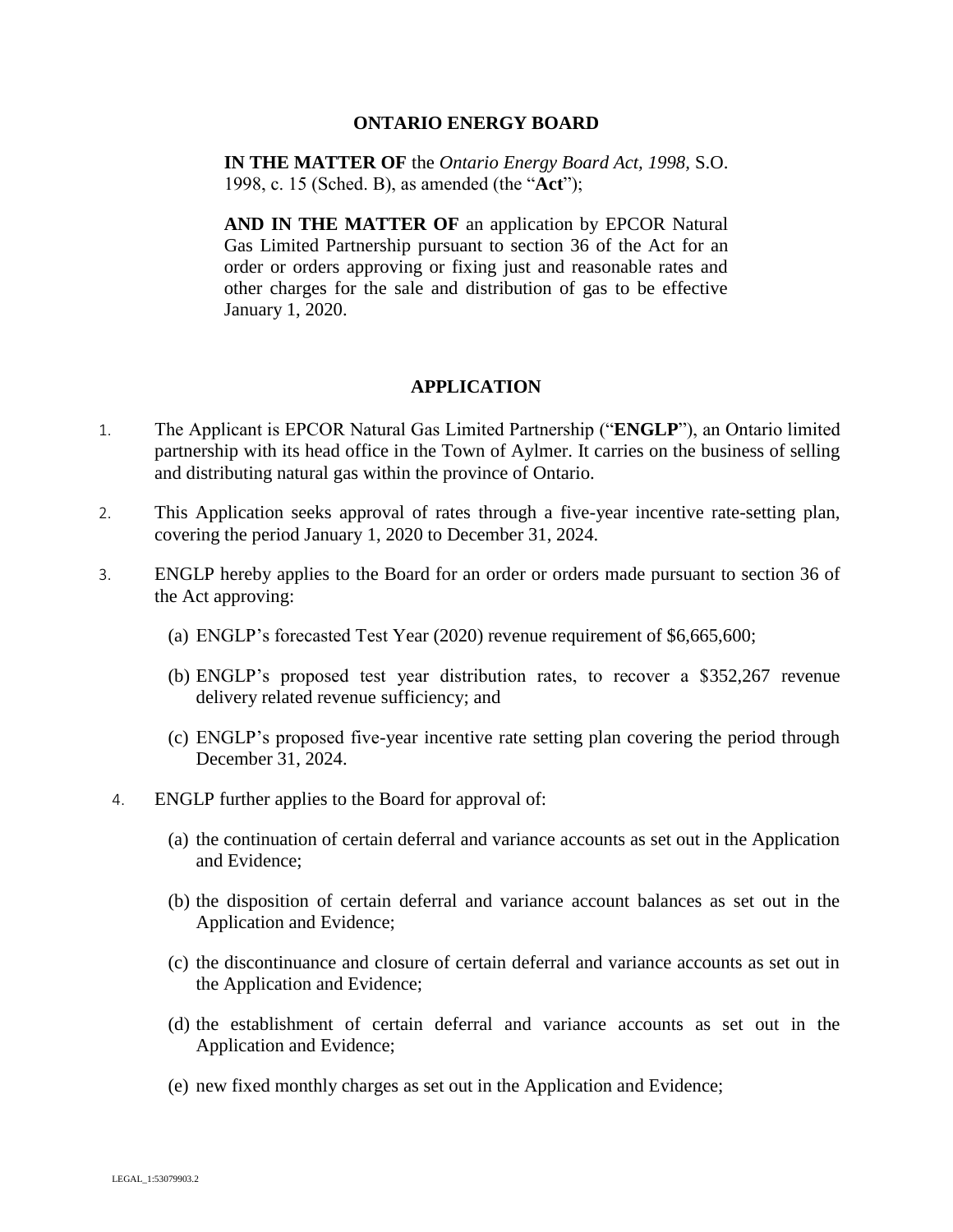- (f) a new Schedule of Service Charges;
- (g) a change to ENGLP's depreciation rates as set out in the Application and Evidence; and
- (h) such further and other relief requested by ENGLP, including such modifications to the relief requested herein, as may be brought forward by ENGLP and deemed appropriate by the Board.
- 5. ENGLP further applies to the Board, pursuant to the provisions of the Act and the Board's *Rules of Practice and Procedure*, for such final and interim Orders, accounting orders and deferral and variance accounts as may be necessary in relation to the approving or fixing of just and reasonable rates for the sale and distribution of gas effective January 1, 2020.
- 6. The persons affected by this application are the customers resident or located in the municipalities served by ENGLP. It is impractical to set out in this application the names and addresses of such persons because they are too numerous.
- 7. This Application is supported by written Evidence, which may be amended from time to time, as circumstances require.
- 8. ENGLP requests that this Application be conducted by way of a written hearing, in English.
- 9. ENGLP requests that copies of all documents filed with the Board in connection with this proceeding be served on it and on its counsel, as follows:

The Applicant:

Bruce Brandell Director, Commercial Services EPCOR Utilities Inc.

Address for personal service and mailing address:

2000 – 10423 101 Street NW Edmonton, Alberta T5H 0E8

Telephone: (780) 412-3720 Fax: (780) 441-7118 E-Mail: bbrandell@epcor.com

The Applicant's counsel:

Richard King Osler, Hoskin & Harcourt LLP